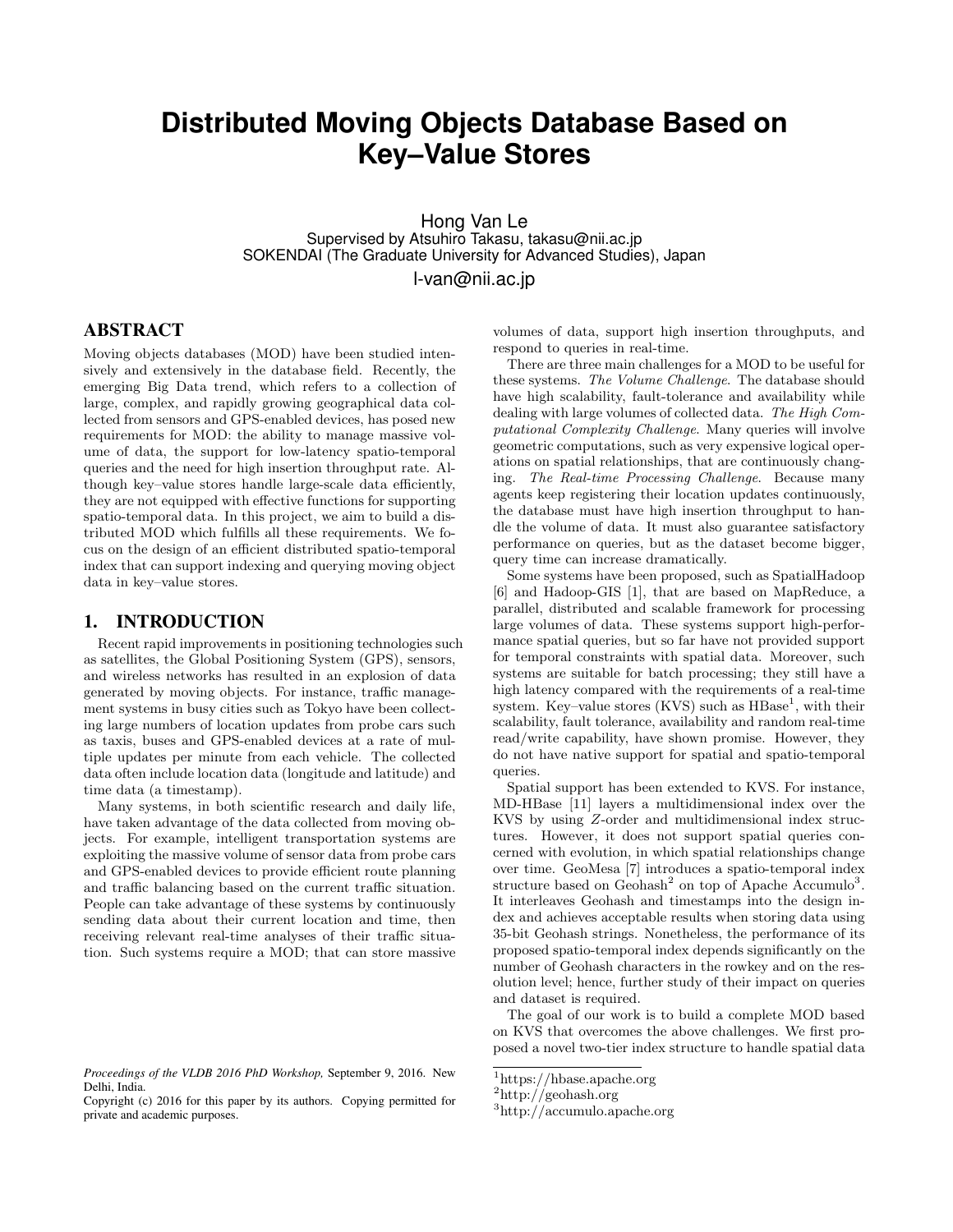in HBase. Our experimental results indicate that queries using the proposed index outperformed queries with other indexes and queries in a MapReduce-based system. Then we indexed moving objects data by presenting a lightweight spatio-temporal index structure based on STCode [9], an encoding algorithm that treats time in the same way as spatial information. However, time is not just another dimension but a special one beside the two spatial dimensions, so it is necessary to explore new methods for incorporating temporal information into spatial indexes. We discuss this further in Section 3 and briefly describe our research plan in Section 4.

## 2. KEY–VALUE STORES

In our project, we build the database based on the architecture of KVS. This is modeled after Google's BigTable [3] such as Cassandra, Accumulo, HBase. These KVS share some important characteristics inherited from BigTable. In this section, we describe these characteristics of HBase, as we use it in our experiments.

HBase is a distributed scalable database that takes advantage of the HDFS. Tables in HBase include rows and columns like other databases, but they can scale to large numbers of rows and columns. To store such large tables in a distributed cluster, tables are split into a number of smaller chunks called regions, which are stored in servers called RegionServers.

HBase is also a KVS since its data model is organized as a KVS. Within a table, data are stored as a sorted list of keyvalue pairs according to rows that are uniquely identified by their rowkeys, which therefore play an important role when searching or scanning. Rowkey design is one of the most important aspects of HBase schema as well as other KVS.

The physical data model in HBase is column-oriented, making it a column-oriented database. Rows in HBase are composed of columns and columns are grouped into column families. Columns in a family are stored together in a lowlevel storage file called an HFile. The column family forms the basic unit of physical storage to which HBase features such as compression can be applied. Hence, proper design of column families is also essential when storing and processing data on HBase.

## 3. COMPLETED AND ON-GOING WORK

## 3.1 Spatial Index

#### *3.1.1 Two-tier index structure*

Data stored in HBase are accessed by a single rowkey. However, spatial data are represented by two coordinates (longitude and latitude), which are equally important in defining a location. Geohash provides a solution to transform longitude/latitude coordinates into unique codes. Figure 1 shows how to generate a Geohash code for a spatial point. Geohash recursively performs binary partitioning to divide the range into two equal parts, and then assign bit 0 if the location is in the left part and bit 1 if it is the right part, respectively. Then it interleaves bits from the two dimensions and uses base 32 to encode the bit sequence into a hash code.

There are some advantages of using Geohash to store spatial data into KVS. Points that share the same Geohash



Figure 1: Geohash generation

prefix will be close to each other geographically. If we store objects in lexicographical order of row keys in the KVS, objects that are close to each other spatially will also be close to each other in the database and we can scan relevant objects efficiently by using prefix filters. However, using Geohash alone does not guarantee efficient spatial query processing. For instance, a prefix filter may give insufficient results when finding k nearest neighbors of a point that is near the rectangle border of the prefix. Geohash uses Z-order to order the rectangles, as shown in Figure 2, so when the system scans all points ranging from rectangles with Geohash 1 to 4, it will scan the unrelated rectangles 2 and 3. To obtain accurate query results and prune unnecessary scanning, we utilized the R-Tree, a multidimensional index structure for geographical data, as the secondary index tier.



Figure 2: Z-order of 1-character Geohash codes

To bridge the two tiers Geohash and R-Tree, we propose a novel data structure, the binary Geohash rectangle-partition tree (BGRP Tree) [10]. We first partition regions into rectangles using the longest common prefix. Because overlap between these rectangles would lead to redundant scans if we insert them directly into the R-Tree, we use the BGRP Tree for further partitioning of rectangles into subrectangles, until there is no overlap between them. Finally, we insert all subrectangles into the R-Tree. When processing spatial queries, the system finds the rectangles in the R-Tree that may contain query results. Then scan process is conducted on the rectangles found, allowing us to prune the scanning on unrelated regions.

#### *3.1.2 Experimental results*

We built a cluster with 64 nodes. Each node had a virtual core, 8 GB memory and a 64 GB hard drive. The operating system for the nodes was CentOS 7.0 (64-bit). We set up one HMaster, 60 Region Servers and three Zookeeper Quorums using Apache HBase 0.98.7 with Apache Hadoop 2.4.1 and Zookeeper 3.4.6. Replication was set to two. To conduct queries on SpatialHadoop, we installed SpatialHadoop v2.1,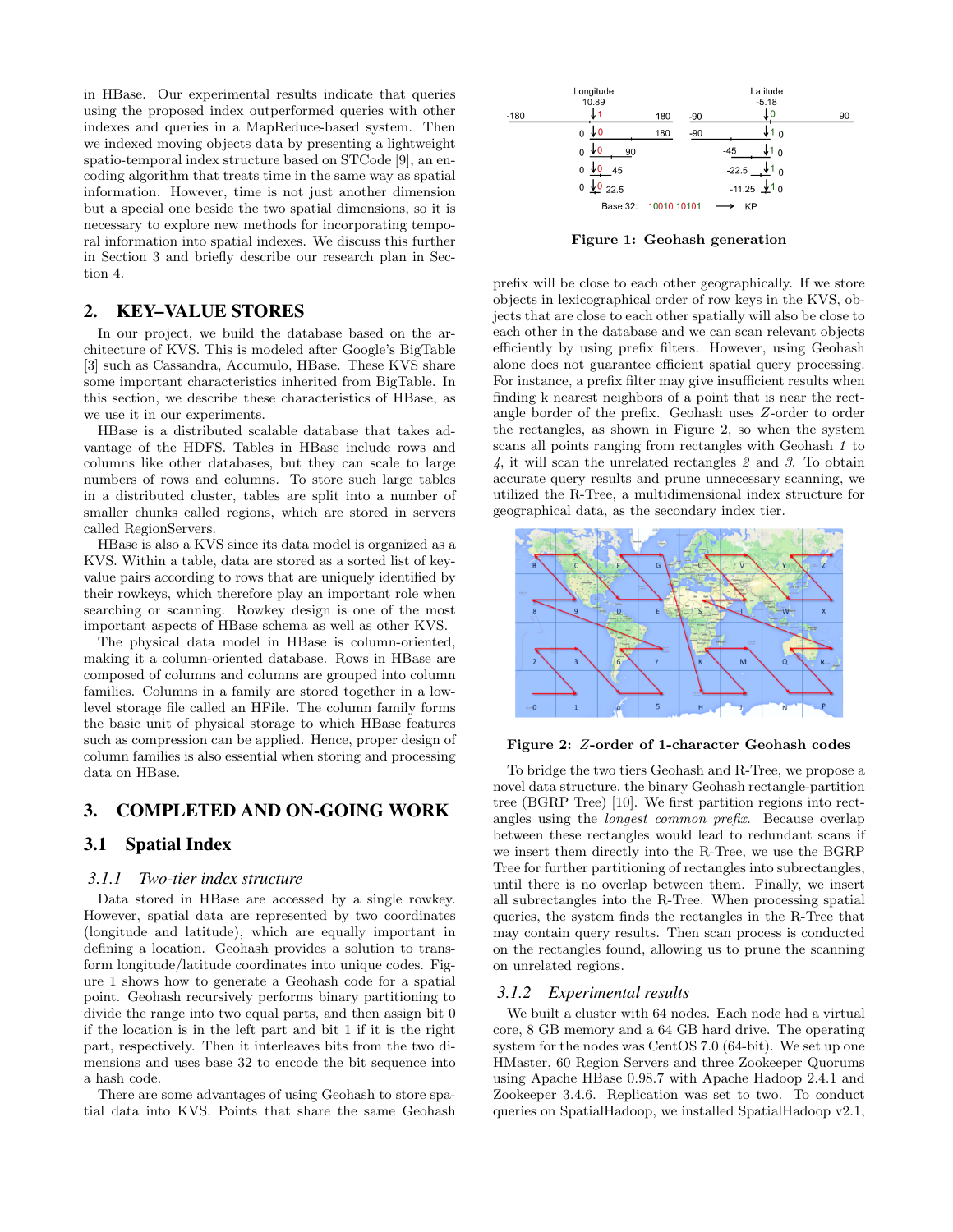which shipped with Apache Hadoop 1.2.1, and configured one master and 64 slaves.

We evaluated the insert performance using Yahoo! Cloud System Benchmark. The number of workloads was varied from one to 64. Because real spatial data are often skewed, we chose a Zipfian distribution to generate longitude and latitude of each input point. We observed that the system could sustain a peak throughput of 600 K inserts per second when there were eight workloads generating data. However, when the number of workloads was increased to 32 or 64, we observed a drop in performance. This was because of the cost of splitting regions when a region becomes a hot spot. Moving objects data are naturally skewed but as shown in Figure 2, Geohash divides the space into equal buckets, so some prefixes in dense areas (e.g.,  $u$ ,  $s$ ,  $w$ ) are used more frequently than the prefixes in sparse areas (e.g.,  $\theta$ ,  $1$ ,  $\theta$ ,  $3$ ), and regions of the prefixes in dense area can easily become hot spots.



Figure 3: KNN queries with T-Drive dataset

We executed k nearest neighbours (kNN) queries using the two real datasets, T-Drive [13] and OpenStreetMap  $(OSM)^4$ . Figure 3 shows the performance of kNN queries for the T-Drive dataset, which is more than 700 MB with 17,762,390 records. With both datasets, we observed that parallel kNN using a two-tier index outperformed all other kNN queries with Geohash only. Note that our index design operates about 60 to 90 times faster than SpatialHadoop. This is because HBase does not require the startup, cleanup, shuffling and sorting tasks of MapReduce. Another reason is that we store kNN procedures in every region server beforehand, thereby needing only to invoke that procedure locally on each server. In contrast, MapReduce sends a procedure to slave servers for every query, thereby requiring more time for network communication.

## 3.2 Spatio-Temporal Index

A spatial index is important in indexing moving objects, but we cannot apply it directly to create a moving-objects index because of the evolution of objects over time. In our current approach, temporal information is simply treated as an extra dimension on top of the spatial hash. For instance, STCode [9] is an algorithm that encodes spatial information (longitude, latitude), and temporal information into unique codes. Latitude is  $\lambda \in (0, 180)$  and longitude is  $\varphi \in (0, 180)$ 360). Temporal information is represented in minutes within 1 year  $m \in (0, 527,040)$ . The minute values  $(527,040)$  =  $366 \times 24 \times 60$  cover the whole year, even in a leap year. STCode is generated by applying the rule used with Geohash to divide the range of each dimension into two equal parts and interleave bits from the three dimensions, then finally using base 64 instead of base 32 to encode the bit sequence. Figure 4 shows an example of generating an STCode of two characters for a point.



Figure 4: STCode generation

Because KVS keeps rowkeys in lexicographical order, we can exploit STCode as a rowkey on HBase. Since STCode cannot encode the year information, we achieve the same STCode for points that are in the same place and time but in different years. To handle this limitation, we stored the year information as a column family in HBase. The reason we chose a column family is that it is the secondary information to identify a row beside the rowkey, and the basic unit of physical storage in HBase. By using year information as a column family, we can distinguish data for different years and store or compress all data for a year in the same or nearby physical storage, thus improve the performance when searching for close points in the database.

## 4. RESEARCH PLAN

In this section, we describe the key future directions to meet the requirements of a MOD and to overcome some limitations of our previous work as discussed in Section 3.

Space-filling curves: Transforming from two-dimensional spatial data into one-dimensional data is essential to store moving objects data into KVS. In previous work, we have used Z-order because of its simplicity for both encoding and decoding, so it could support high insertion throughput. However, the quality measures for space-filling curves in [8] indicate that Z-order performs worst. Therefore, we would like to study the performance of other space-filling curves including Hilbert order,  $\beta\Omega$  order, and  $AR^2W^2$  order in the context of indexing spatial data in KVS, and analyze the relationship between quality measures of the curves and query performance in databases.

Indexing current and near future movement: Temporal information has a special feature—monotonicity. For example, if the evolution of an object is represented by a set of records  $(o_i, s_i, t_i)$  where  $s_i$  is the location of object  $o_i$  at the timestamp  $t_i$ , for each two consecutive records of an object  $o_i$   $(o_i, s_i, t_i)$  and  $(o_i, s_{i+1}, t_{i+1})$ , we always have  $t_{i+1} > t_i$ . Because of this feature, some moving objects data could be considered as obsolete if their timestamps are smaller than a predefined threshold. To handle these obsolete entries, pack and purge operations could be employed to save index and storage space. Purging obsolete entries and reorganizing after purge operations must be considered while designing index structures. Separately maintaining temporal and spatial information influences purge operations less than other queries, which are often related to recent data.

<sup>4</sup>http://www.openstreetmap.org